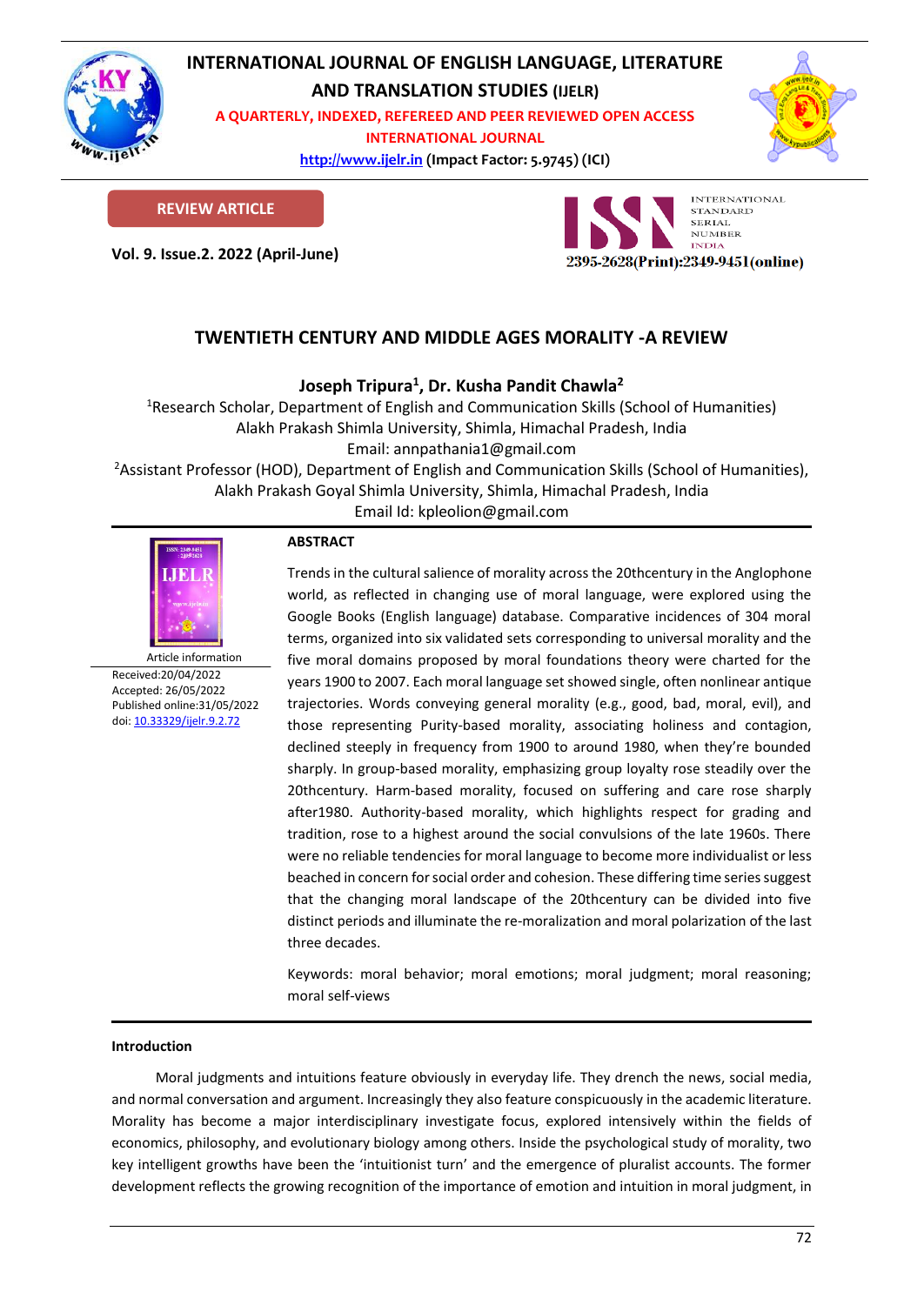contrast to the freethinking of earlier approaches such as Kohlberg. The last development curtailed from crosscultural research that broadened the scope of morality beyond individualistic considerations of harm and fairness to include values related with sociality and spirituality. The idea that morality is not colossal has had its most powerful realization in the form of Moral Foundations Theory.

#### **Literature review**

We review empirical research morality in twentieth century and Middle Ages to recognize the ideas of morality and religious virtue which were tortuously connected to the women of this time period which issues and relations are well recognized by existing data. These were subjected to skilled content analysis and consistent biblio-metric analysis to classify research questions and relate these to empirical methods that characterize research on morality. We classify the research questions addressed in this literature into five different themes and consider how empirical approaches within each of these refrains have addressed psychological qualifications and implications of moral behavior. We conclude that some key features of theoretical questions relating to human morality are not methodically captured in empirical research and are in need of further study.

#### **Objective**

- the cultural salience of morality through the 20thcentury
- culture manifest in English language

#### **Result**

The chronological patterns revealed by our analysis are not reliable with a simple narrative of linear rises or falls in the cultural salience of morality through the 20thcentury. Though the central moral terms collected in the General Morality dictionary showed a sheer failure, likeminded with a broad reduction in the cultural salience of morality, that decline was not unstoppable, retrogressive sharply from about 1980.

#### **Hypothesis**

Prior to presenting our descriptive data analyses, we conducted preliminary checks on the internal consistency of the six sets of moral terms across the 108 years, and on the temporal coherence of their time series. This finding does not imply that the Fairness set would necessarily lack consistency when assessing language use cross-sectionally, just that its words do not exhibit consistent patterns of historical change. Analysis of auto-correlations of each of the six time series demonstrated that their temporal variation was highly predictable rather than random. Auto-correlations at a four-year lag–the shortest lag outside the ±3 year smoothing band, which art if actually inflates auto-correlations at shorter lags–were lowest for Fairness (0.60) and otherwise ranged from 0.70 for Authority, to 0.81 for Harm and 0.90 for both In group and General Morality. In sum, with the important exception of Fairness, the sets of moral terms demonstrated internal and temporal coherence. Descriptive statistics, correlations with year, and inter correlations among the six sets of moral terms over the 108 years are presented in Table 1 (all correlations are Pearson correlations with a critical value of p<.01 in view of the large number of correlations computed).The correlations with year reveal broad linear temporal trends in each set, and the inter correlations show the degree to which the time series for different sets have similar or dissimilar over-all trajectories. The standard deviations indicate that the Fairness, Authority, and Harm foundations had relatively low variability over time, whereas in group and Purity foundations and the General Morality dictionary had more substantial variability.

#### **Conclusions**

The present study adds to a developing body of measurable research on historical changes inhuman culture. It extends previous work with its full and systematic attention to the multiple scopes of morality. The lively changes in the salience of morality through the20thcentury that it finds are complex, resisting simple linear narratives of unceasing rises or falls. There does appear to have been a liberal reduction in the cultural salience of morality in general since the beginning of the last century, but there has also been a energetic reflection since